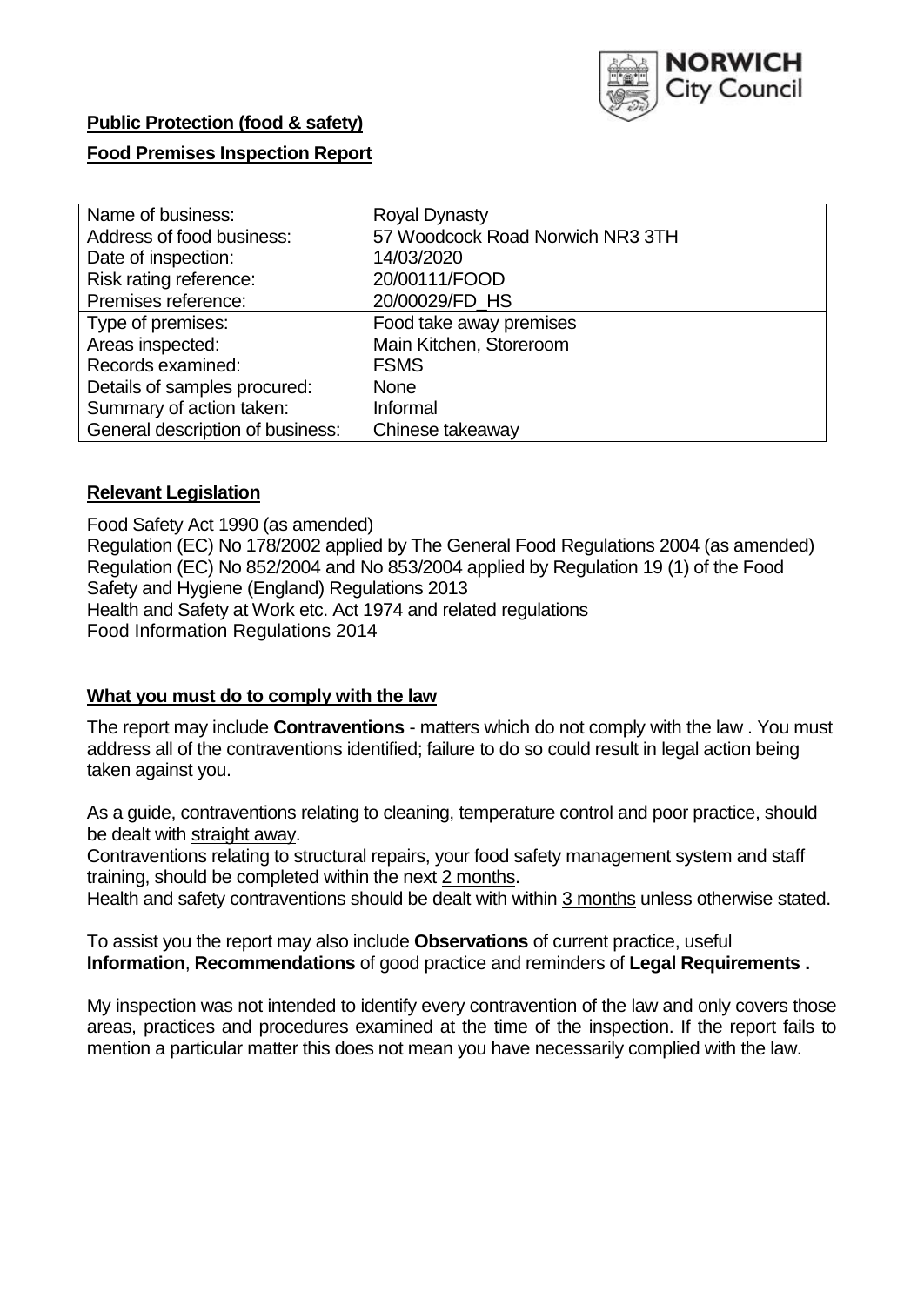## **FOOD SAFETY**

#### **How we calculate your Food Hygiene Rating:**

The food safety section has been divided into the three areas which you are scored against for the hygiene rating: 1. food hygiene and safety procedures, 2. structural requirements and 3. confidence in management/control procedures. Each section begins with a summary of what was observed and the score you have been given. Details of how these scores combine to produce your overall food hygiene rating are shown in the table.

| <b>Compliance Area</b>                     |          |    |          | <b>You Score</b> |                |    |           |                 |          |  |  |
|--------------------------------------------|----------|----|----------|------------------|----------------|----|-----------|-----------------|----------|--|--|
| Food Hygiene and Safety                    |          |    |          | $\Omega$         | 5              | 10 | 15        | 20              | 25       |  |  |
| <b>Structure and Cleaning</b>              |          |    | $\Omega$ | 5                | 10             | 15 | 20        | 25              |          |  |  |
| Confidence in management & control systems |          |    | $\Omega$ | 5                | 10             | 15 | 20        | 30 <sub>1</sub> |          |  |  |
|                                            |          |    |          |                  |                |    |           |                 |          |  |  |
| <b>Your Total score</b>                    | $0 - 15$ | 20 |          | $25 - 30$        | $35 - 40$      |    | $45 - 50$ |                 | > 50     |  |  |
| <b>Your Worst score</b>                    | 5        | 10 |          | 10               | 15             |    | 20        |                 |          |  |  |
|                                            |          |    |          |                  |                |    |           |                 |          |  |  |
| <b>Your Rating is</b>                      | 5.       | 4  |          | 3                | $\overline{2}$ |    |           |                 | $\Omega$ |  |  |

Your Food Hygiene Rating is 3 - a generally satisfactory standard

## **1. Food Hygiene and Safety**

Food hygiene standards are generally satisfactory and maintained. There is evidence of some non-compliance with legal requirements. Some lapses are evident however generally you have satisfactory food handling practices and procedures and adequate control measures to prevent cross-contamination are in place. The contraventions require your attention; although not critical to food safety they may become so if not addressed. **(Score 10)**

000300

## Contamination risks

**Contravention** You could not demonstrate effective heat disinfection of food equipment and utensils used for both raw and ready-to-eat (RTE) foods and did not have a dishwasher. Undertake the following work

• the same storage containers were being used for both raw and ready-to-eat foods.

**Legal Requirement** At all stages of production, processing and distribution, food must be protected from any contamination likely to render it unfit for human consumption, injurious to health or contaminated in such a way that it would be unreasonable to expect it to be consumed in that state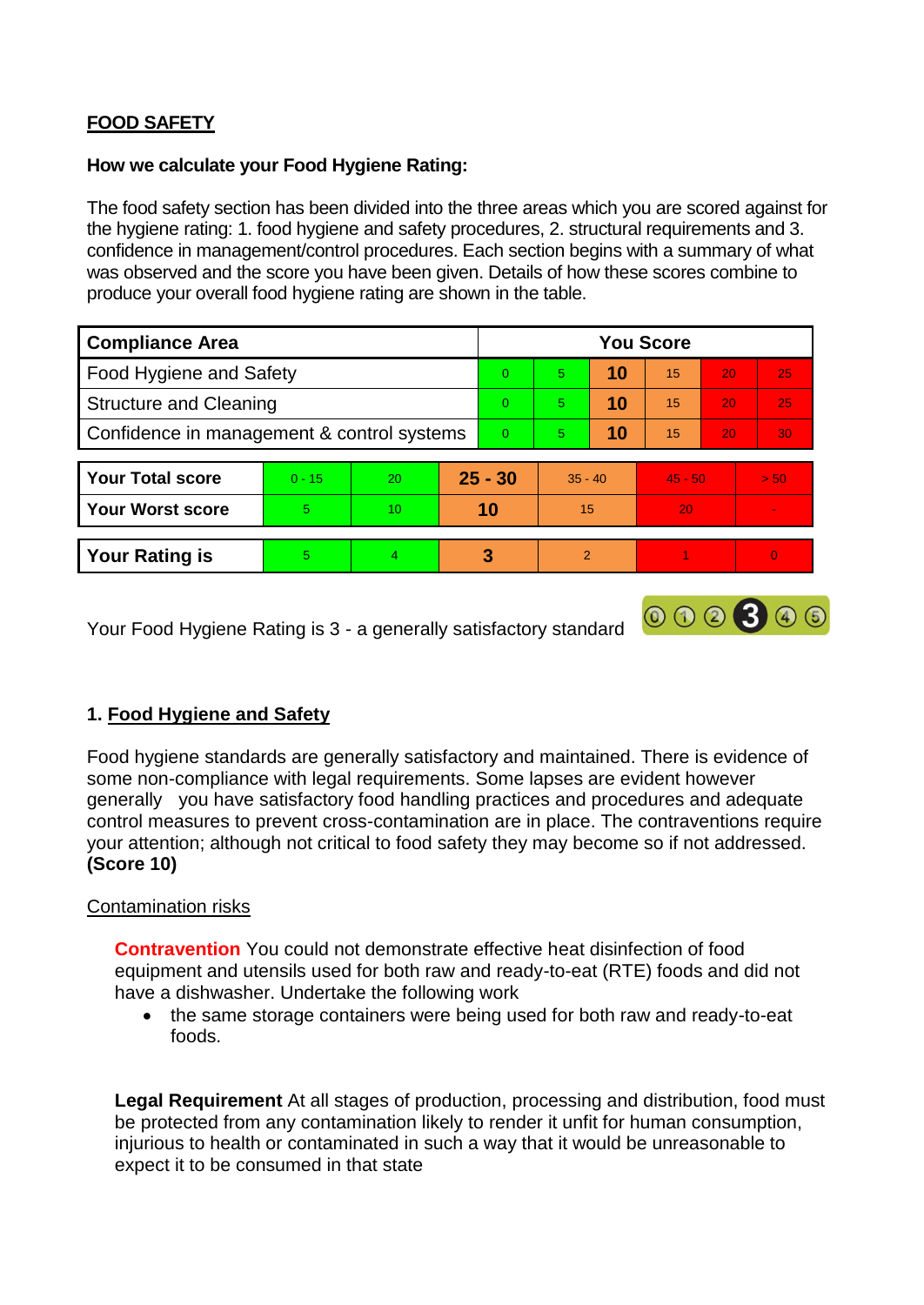**Recommendation** Provide separate equipment and utensils designated for use with either raw or ready-to-eat foods, which can be easily identified (e.g. colour coded) and stored and washed separately.

**Guidance** If equipment and utensils (for example chopping boards, containers and tongs) are to be used for raw and RTE foods, they should be disinfected by heat or an adequate dishwasher cycle (able to reach 82°C for 15 seconds) between uses.

**Guidance** If heat disinfection or a dishwasher is not possible, separate equipment and utensils should be used for handling raw and RTE foods. Such equipment should be easily identifiable (colour coded) and must be stored and washed separately.

**Recommendation** Chopping/cutting boards were held stable with tea towels/cloths and could contaminate the board. Use silicone board mats to stabilise your cutting boards. These can be placed in the dishwasher and /or can be sterilised

## Hand washing

.

**Recommendation** I recommend that you place a towel dispenser near the wash hand basin

## Personal Hygiene

**Contravention** The following are examples of poor personal hygiene or where it was made difficult for food handlers to maintain sufficiently high standards of personal cleanliness:

• staff were not wearing suitable protective clothing

**Contravention** the wash-hand basin was not in regular use. Regular hand washing is important for personal cleanliness. Remind all food handlers of the need to wash their hands before starting or returning to work, and specifically:

- After using the toilet;
- After handling rubbish;
- After smoking;
- After taking a break;
- After handling raw food

## Poor Practices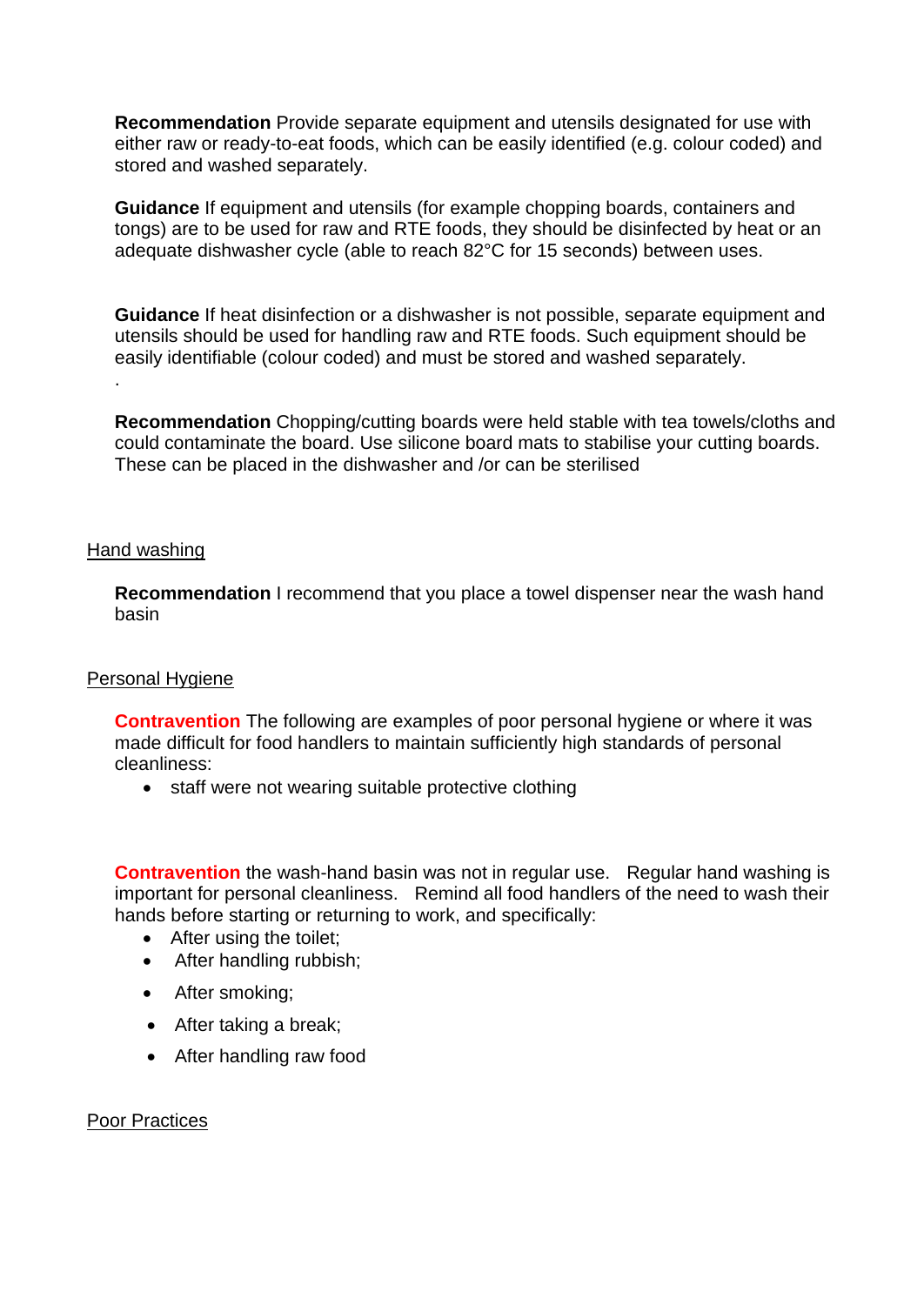**Contravention** The following matters represented poor practice and if allowed to continue may cause food to become contaminated or lead to its deterioration::

• Storing food in open cans in fridge e.g Carnation milk

## **2. Structure and Cleaning**

The structure facilities and standard of cleaning and maintenance are of a generally satisfactory standard but there are some repairs and/or improvements which are required in order for you to comply with the law. Pest control and waste disposal provisions are adequate. The contraventions require your attention; although not critical to food safety they may become so if not addressed. **(Score 10)**

## Cleaning of Structure

**Contravention** The following items were dirty and require more frequent and thorough cleaning:

- floor/wall junctions
- wall behind wok station
- wall behind the washing up sink

#### Cleaning of Equipment and Food Contact Surfaces

**Contravention** The following items are dirty and must be cleaned:

- food storage containers
- bowl stored in cornflower
- containers storing msg and sugar
- containers storing dried foods
- blade to the table top can opener
- container storing sweet and sour sauce

## Cleaning Chemicals / Materials / Equipment and Methods

**Contravention** The following evidence demonstrated your cleaning materials, equipment and methods were not sufficient to control the spread of harmful bacteria such as *E.coli 0157* between surfaces:

 scourers were very worn and need replacing. These can pose a risk of physical contamination.

**Contravention** Cardboard cannot be properly cleaned. Do not use it to cover the floor/ shelves or work surfaces in food rooms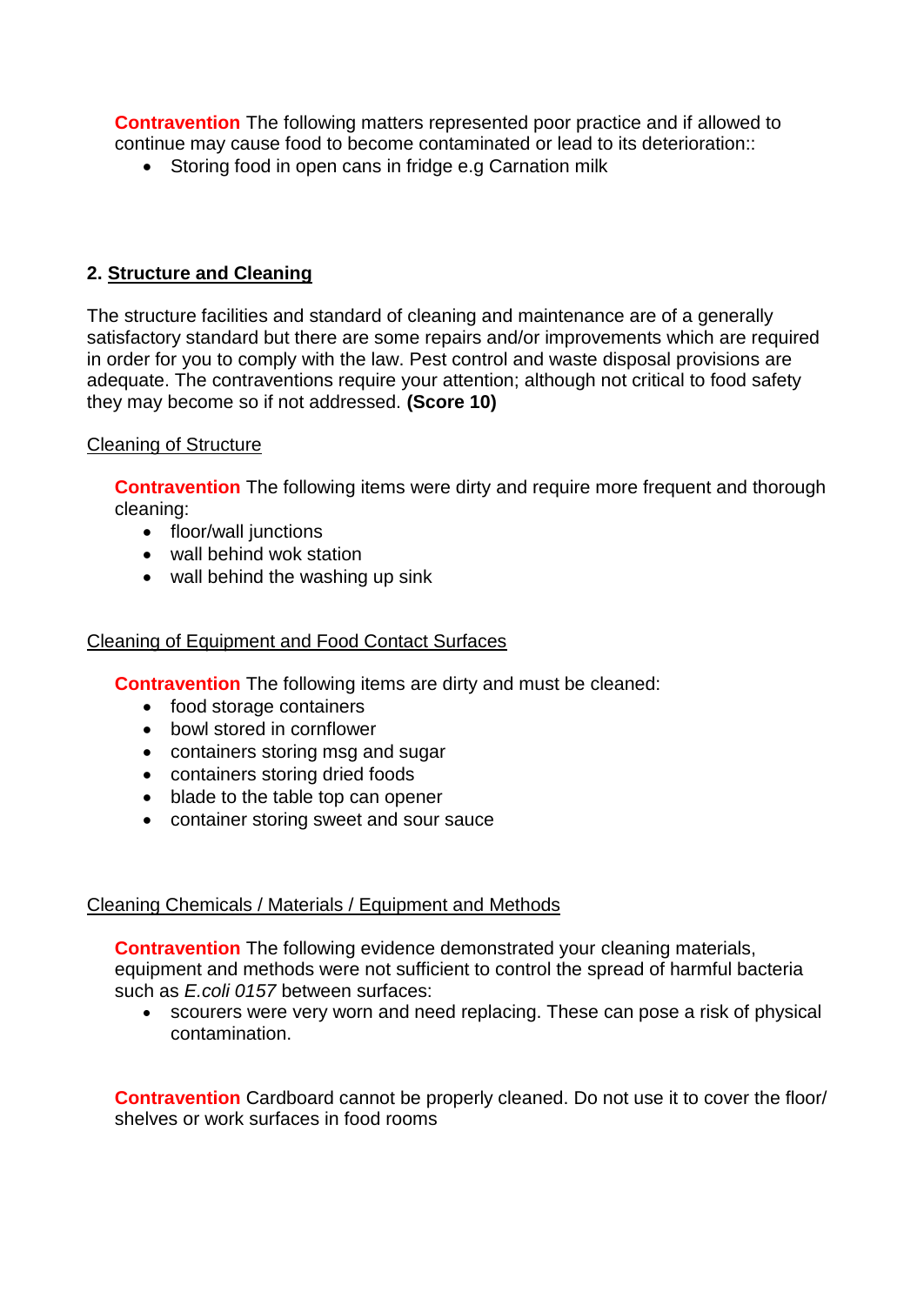**Information** You must ensure that the sanitisers you use are effective against bacteria. Ensure hat they meet the following standards BS EN 1276:1997 and 13697:2001.

**Recommendation** Disinfect equipment and utensils after cleaning with a suitable sanitiser.

#### **Maintenance**

**Contravention** The following items had not been suitably maintained and must be repaired (or replaced):

- broken tiles to the wall behind washing up sink
- broken floor tile to step near chest freezer
- damaged interior ceiling and cabinet to microwave

#### Facilities and Structural provision

**Recommendation** Do not use cardboard on floor surfaces, as the floor cannot be kept clean. (If floor surfaces are slippery then action should be taken to improve the non-slip property of the floor surface and the type of shoes worn by staff should be reviewed).

**Observation** I was pleased to see the premises had been maintained and that adequate facilities had been provided.

## Pest Control

**Observation** I was pleased to see that the premises was proofed against the entry of pests and that pest control procedures were in place.

## **3. Confidence in Management**

There are generally satisfactory food safety controls in place although there is evidence of some non-compliance with the law. The contraventions require your attention; although not critical to food safety they may become so if not addressed. **(Score 10)**

#### Type of Food Safety Management System Required

**Recommendation** Choose Safer Food Better Business as your food safety management system. It is simple to implement and requires a minimum amount of record keeping.